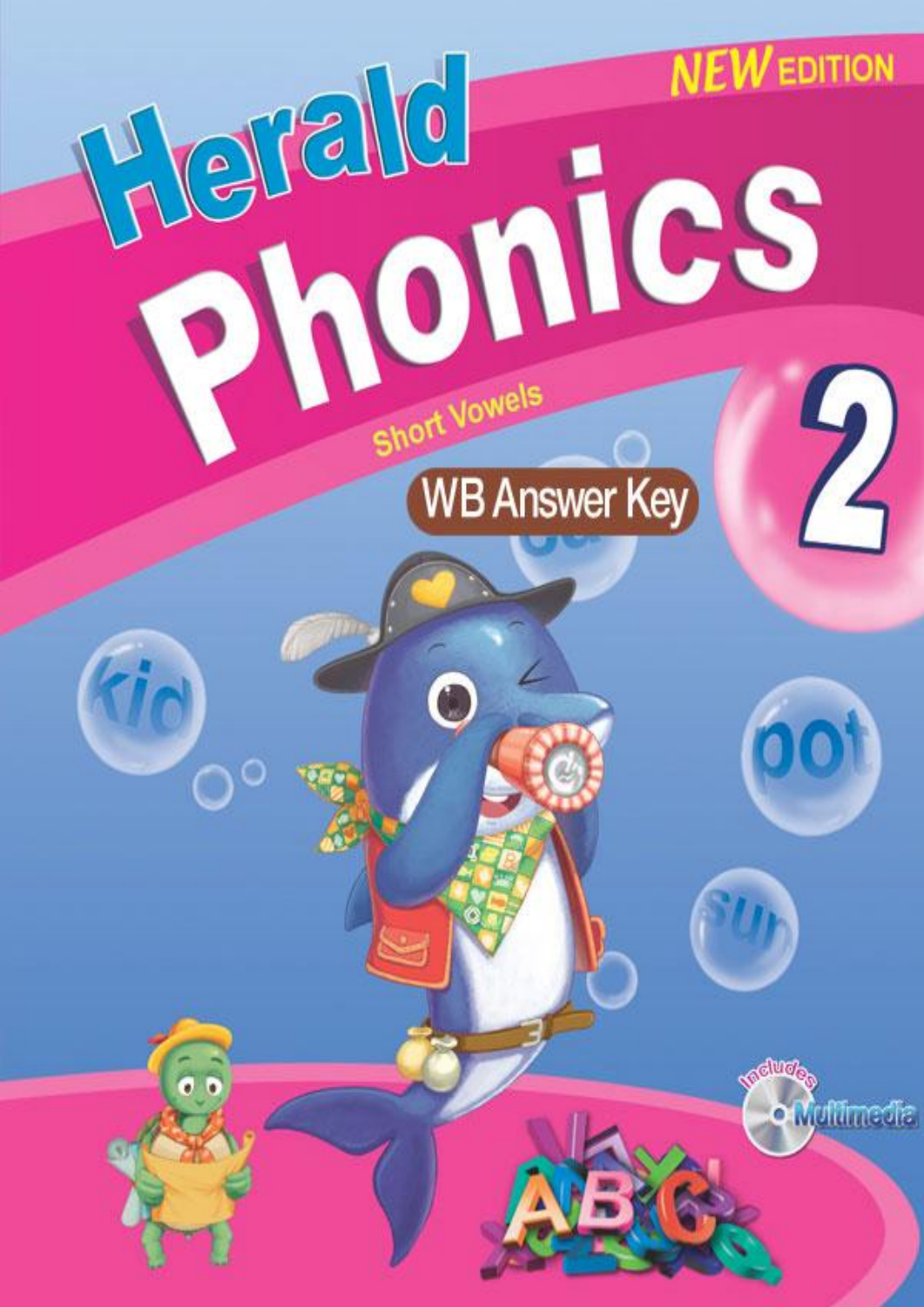# Phonics 2 Workbook Answer Key

# Unit 1

Look and circle the correct ending sound.

- 1. an
- 2. at
- 3. ap
- 4. at

Look and circle the correct picture.

- 1. right
- 2. left
- 3. left
- 4. right

Check and write the correct word.

- 1. man
- 2. tap
- 3. fan
- 4. bat
- 5. pan
- 6. cat

Circle the picture with the same ending sound.

- 1. bat
- 2. pan
- 3. map

Circle the right word.

- 1. fan
- 2. fat
- 3. cap
- 4. tap
- 5. pan
- 6. bat

Read and write the word.

1. cat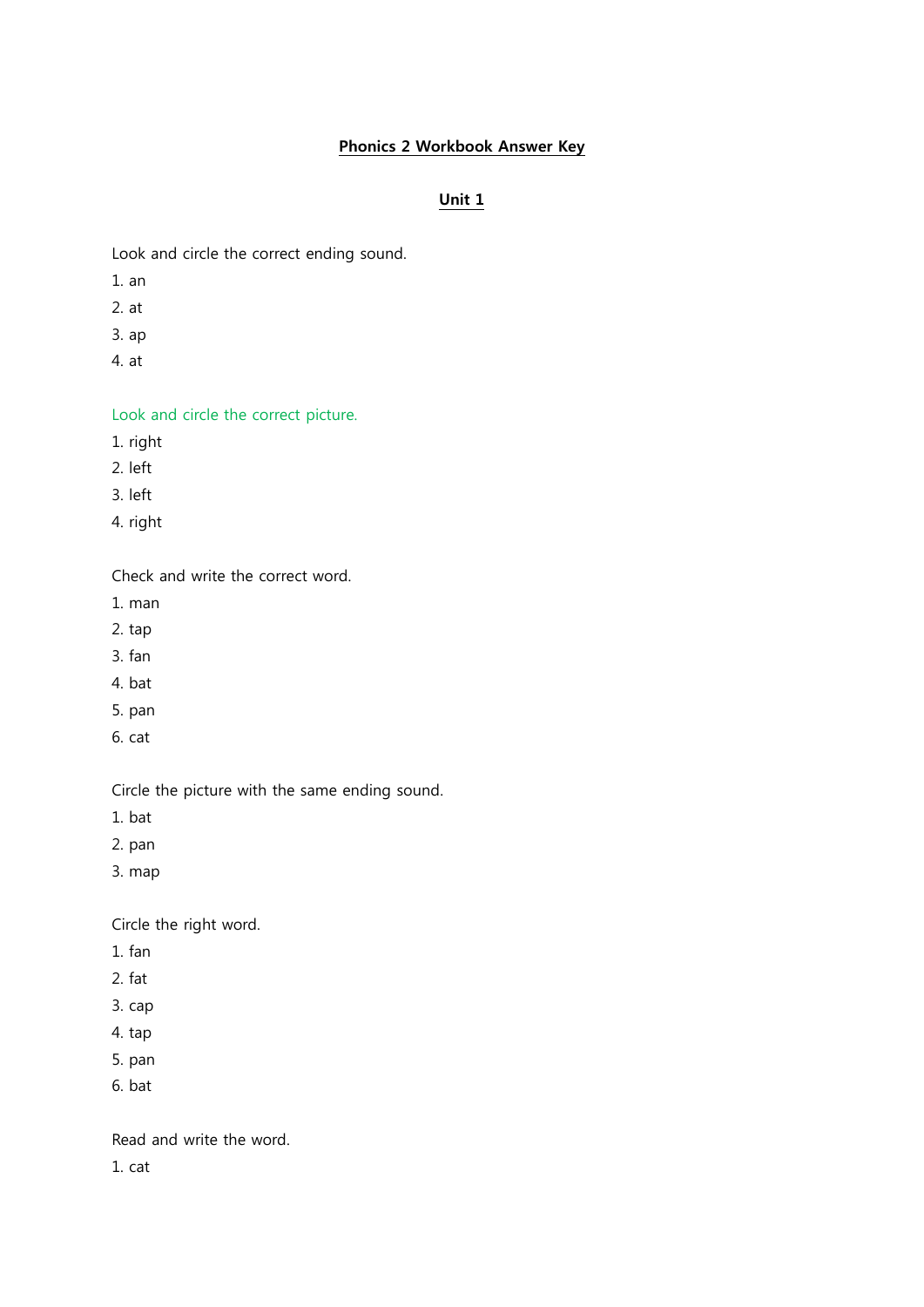- 2. bat
- 3. fat
- 4. pan
- 5. man
- 6. fan
- 7. cap
- 8. map
- 9. tap

### Unit 2

Look and circle the correct ending sound.

- 1. ad
- 2. am
- 3. ag
- 4. ad

Look and circle the correct picture.

- 1. left
- 2. left
- 3. right
- 4. right

Check and write the correct word.

- 1. tag
- 2. jam
- 3. mad
- 4. Sam
- 5. sad
- 6. wag

Circle the picture with the same ending sound.

- 1. ham
- 2. dad
- 3. tag

Circle the right word.

- 1. tag
- 2. dad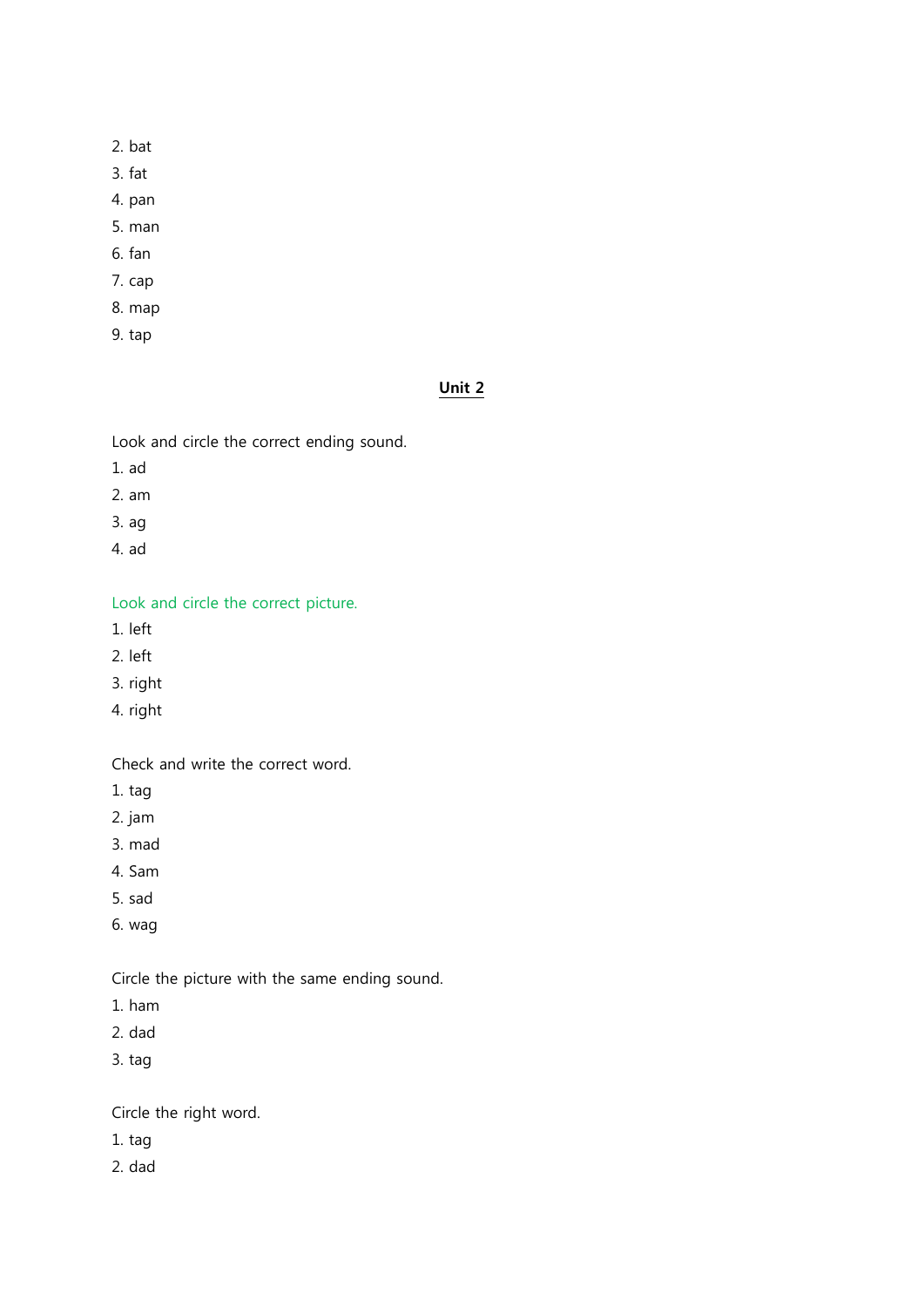- 3. ham
- 4. sad
- 5. jam
- 6. bag

Read and write the word.

- 1. bag
- 2. tag
- 3. wag
- 4. ham
- 5. jam
- 6. Sam
- 7. dad
- 8. sad
- 9. mad

## Review 1 Units 1-2

Match the picture and ending sound.

- 1. ham
- 2. cap
- 3. cat
- 4. dad

Unscramble the word.

- 1. Sam
- 2. man
- 3. tap
- 4. tag

Look and circle the correct ending sound. Then write.

- 1. ap map
- 2. am jam
- 3. ag wag
- 4. ag bag
- 5. at bat
- 6. an pan
- 7. ad mad
- 8. at fat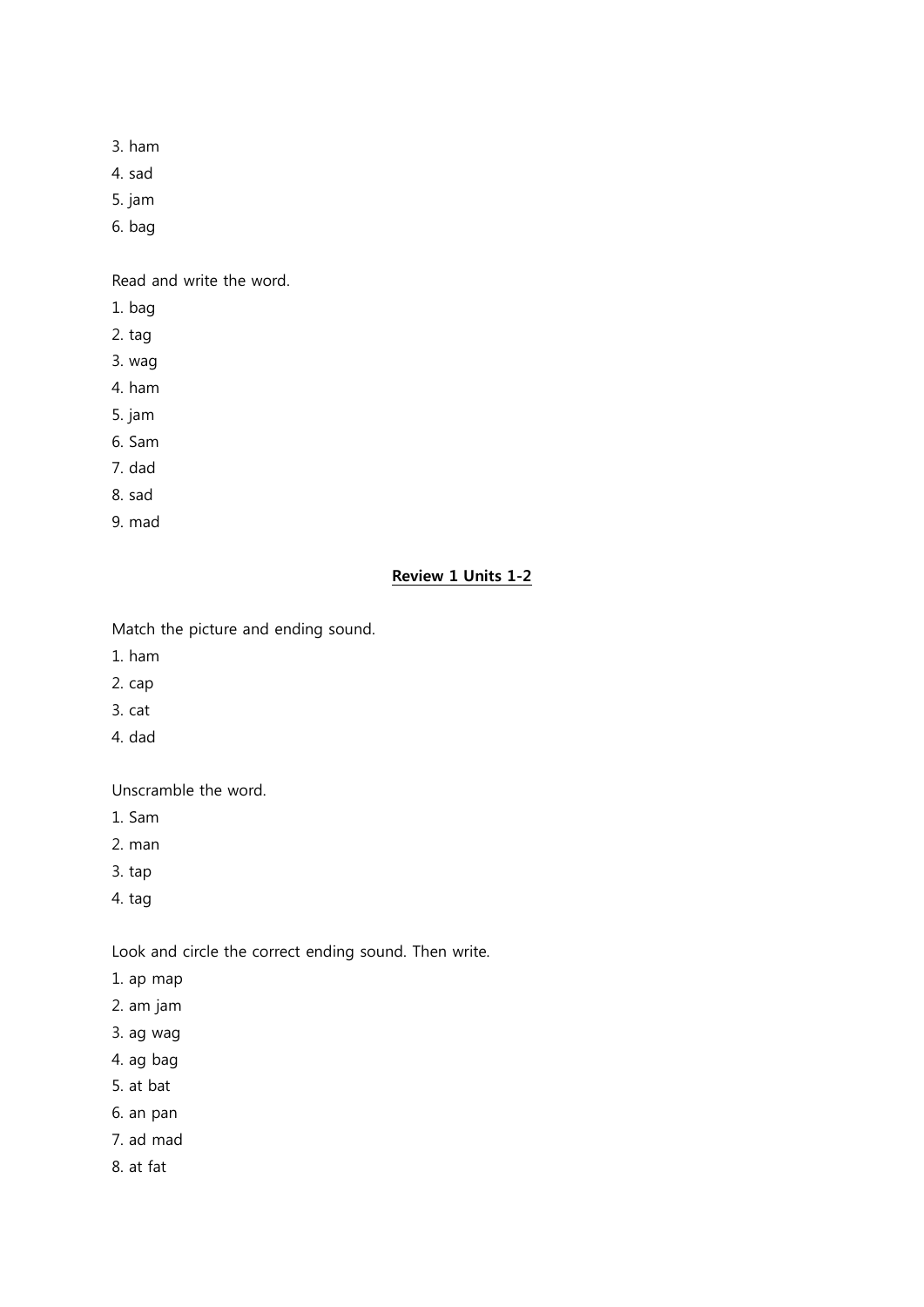Circle the correct word.

- 1. fat
- 2. dad
- 3. bag
- 4. pan
- 5. jam
- 6. map

Write the word.

- 1. tap
- 2. fat
- 3. fan
- 4. man
- 5. tag
- 6. cap
- 7. sad
- 8. ham

### Unit 3

Look and circle the correct ending sound.

- 1. ig
- 2. ip
- 3. ix
- 4. ip

Look and circle the correct picture.

- 1. right
- 2. left
- 3. left
- 4. left

Check and write the correct word.

- 1. big
- 2. hip
- 3. mix
- 4. pig
- 5. rip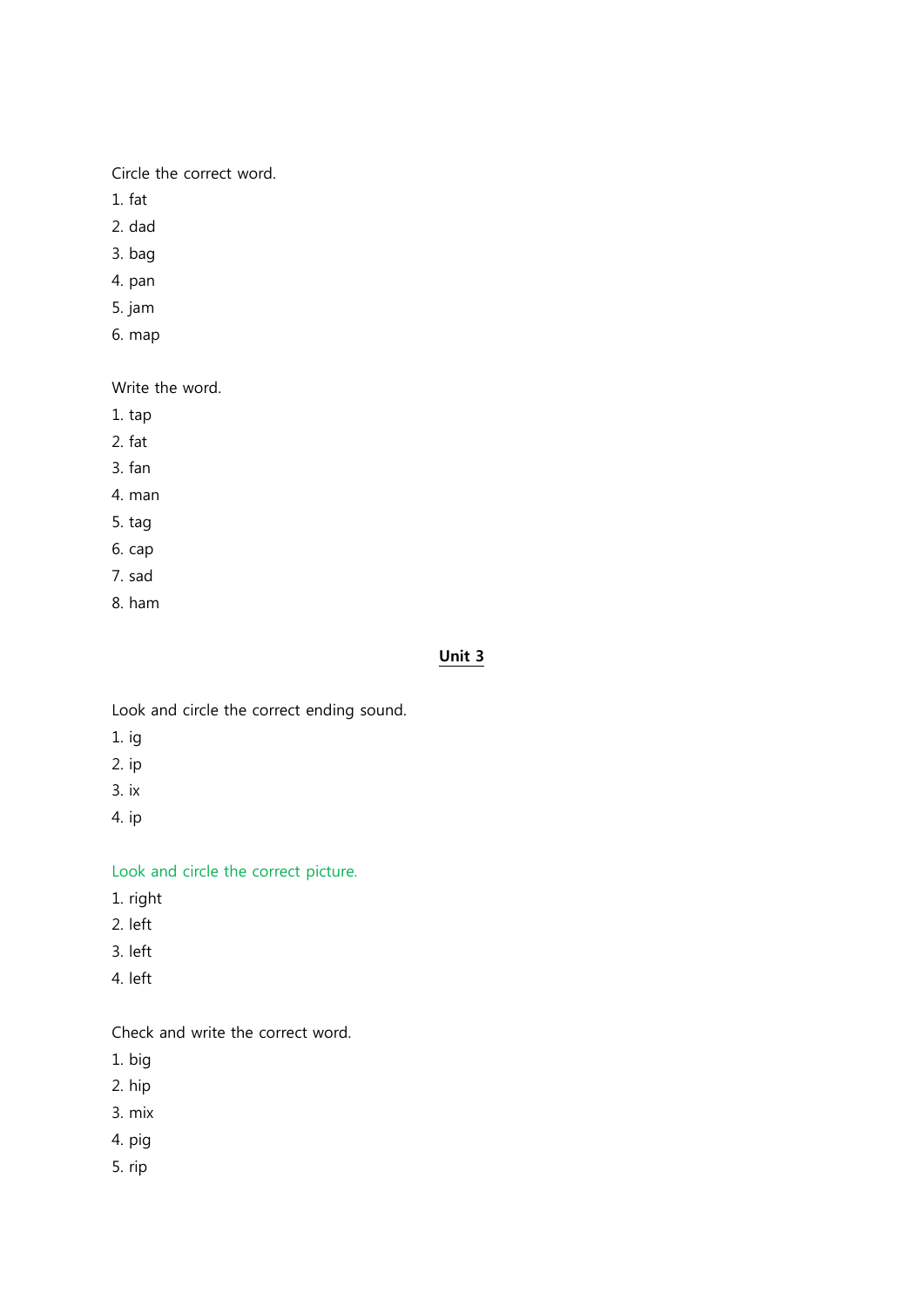6. fix

Circle the picture with the same ending sound.

1. wig

2. rip

3. six

Circle the right word.

- 1. big
- 2. rip
- 3. mix

4. wig

5. hip

6. six

Read and write the word.

1. pig

2. big

3. wig

- 4. hip
- 5. rip
- 6. zip
- 7. six
- 8. mix
- 9. fix

### Unit 4

Look and circle the correct ending sound.

- 1. in
- 2. id
- 3. in
- 4. it

# Look and circle the correct picture.

- 1. left
- 2. right
- 3. right
- 4. left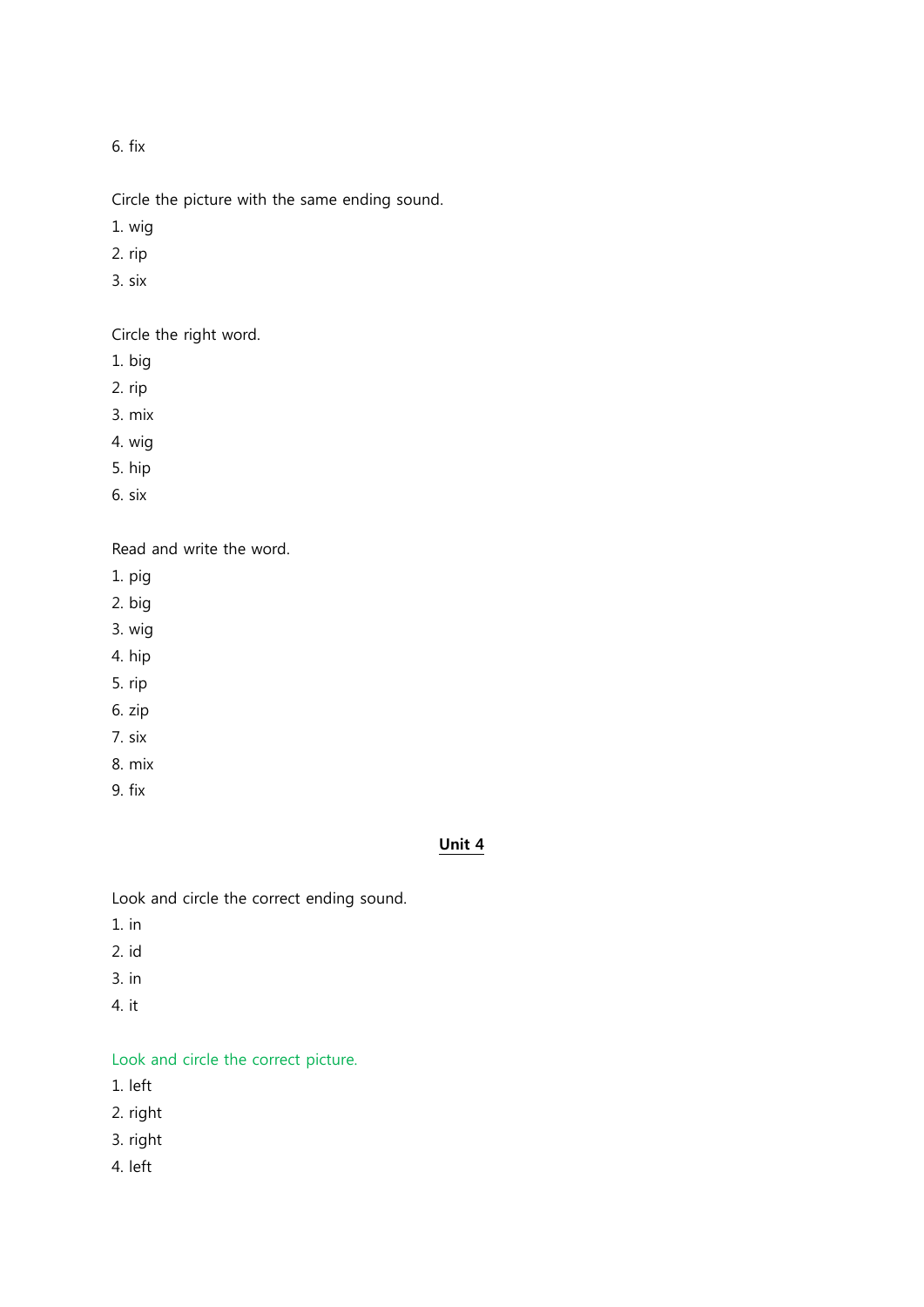Check and write the correct word.

- 1. bin
- 2. hit
- 3. kid
- 4. win
- 5. sit
- 6. lid

Circle the picture with the same ending sound.

- 1. win
- 2. sit
- 3. kid

Circle the right word.

- 1. bin
- 2. sit
- 3. kid
- 4. win
- 5. lid
- 6. hit

Read and write the word.

- 1. pin
- 2. bin
- 3. win
- 4. fin
- 5. sit
- 6. hit
- 7. kid
- 8. lid

## Review 2 Units 3-4

Match the picture and ending sound.

- 1. pin
- 2. big
- 3. fix
- 4. kid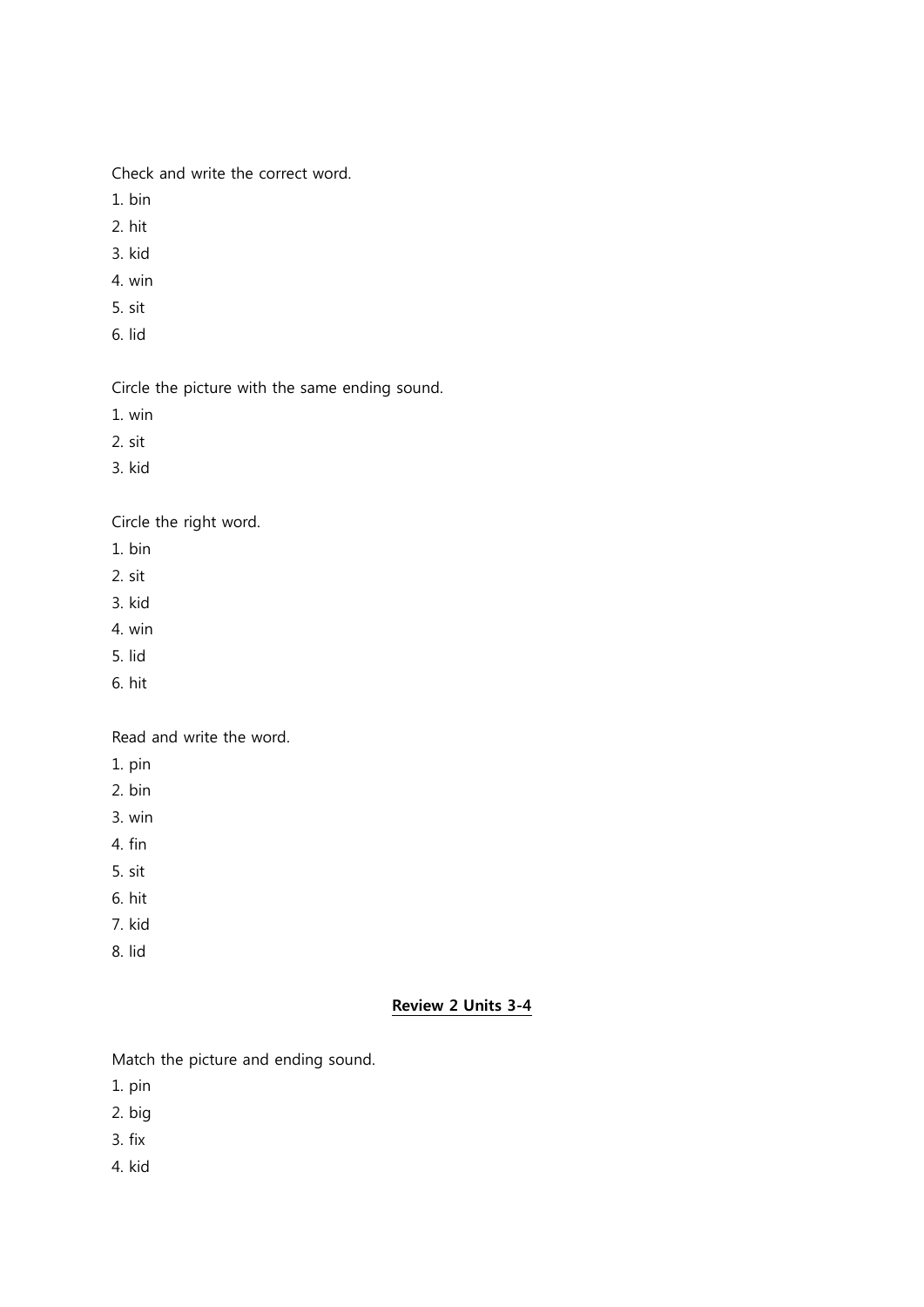Unscramble the word.

- 1. pig
- 2. hit
- 3. zip
- 4. pin

Look and circle the correct ending sound. Then write.

- 1. ip rip
- 2. id lid
- 3. ix mix
- 4. ig wig
- 5. in bin
- 6. ix six
- 7. it sit
- 8. in win

Circle the correct word.

- 1. fix
- 2. fin
- 3. big
- 4. hip
- 5. sit
- 6. lid

Write the word.

- 1. zip
- 2. win
- 3. wig
- 4. six
- 5. kid
- 6. hit
- 7. rip
- 8. bin

# Unit 5

Look and circle the correct ending sound.

1. et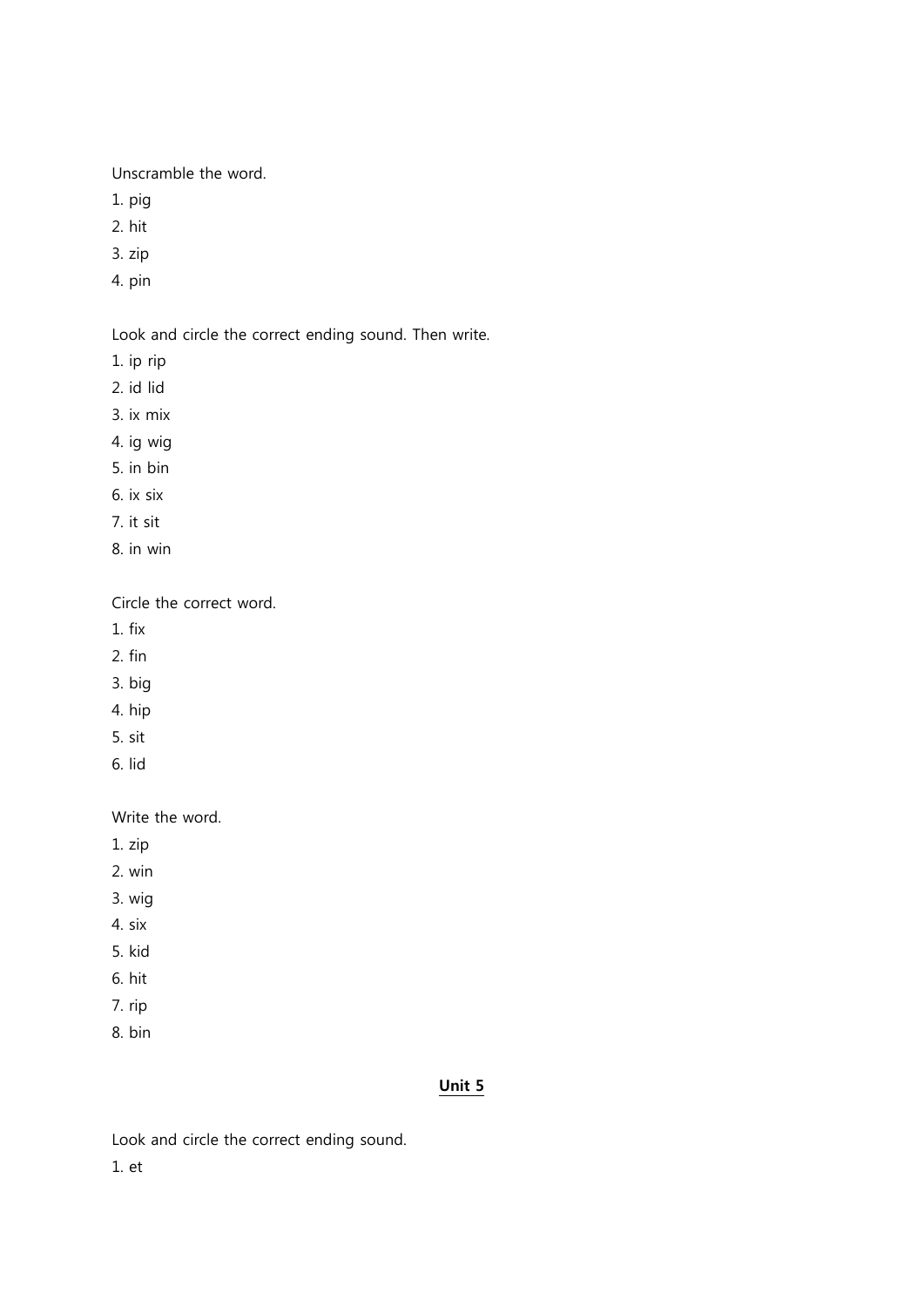- 2. en
- 3. ed
- 4. en

Look and circle the correct picture.

- 1. left
- 2. right
- 3. right
- 4. left

Check and write the correct word.

- 1. hen
- 2. wet
- 3. Ted
- 4. pen
- 5. net
- 6. jet

Circle the picture with the same ending sound.

- 1. red
- 2. hen
- 3. net

Circle the right word.

- 1. wet
- 2. Ted
- 3. bed
- 4. net
- 5. hen
- 6. pen

Read and write the word.

- 1. bed
- 2. red
- 3. Ted
- 4. net
- 5. wet
- 6. jet
- 7. hen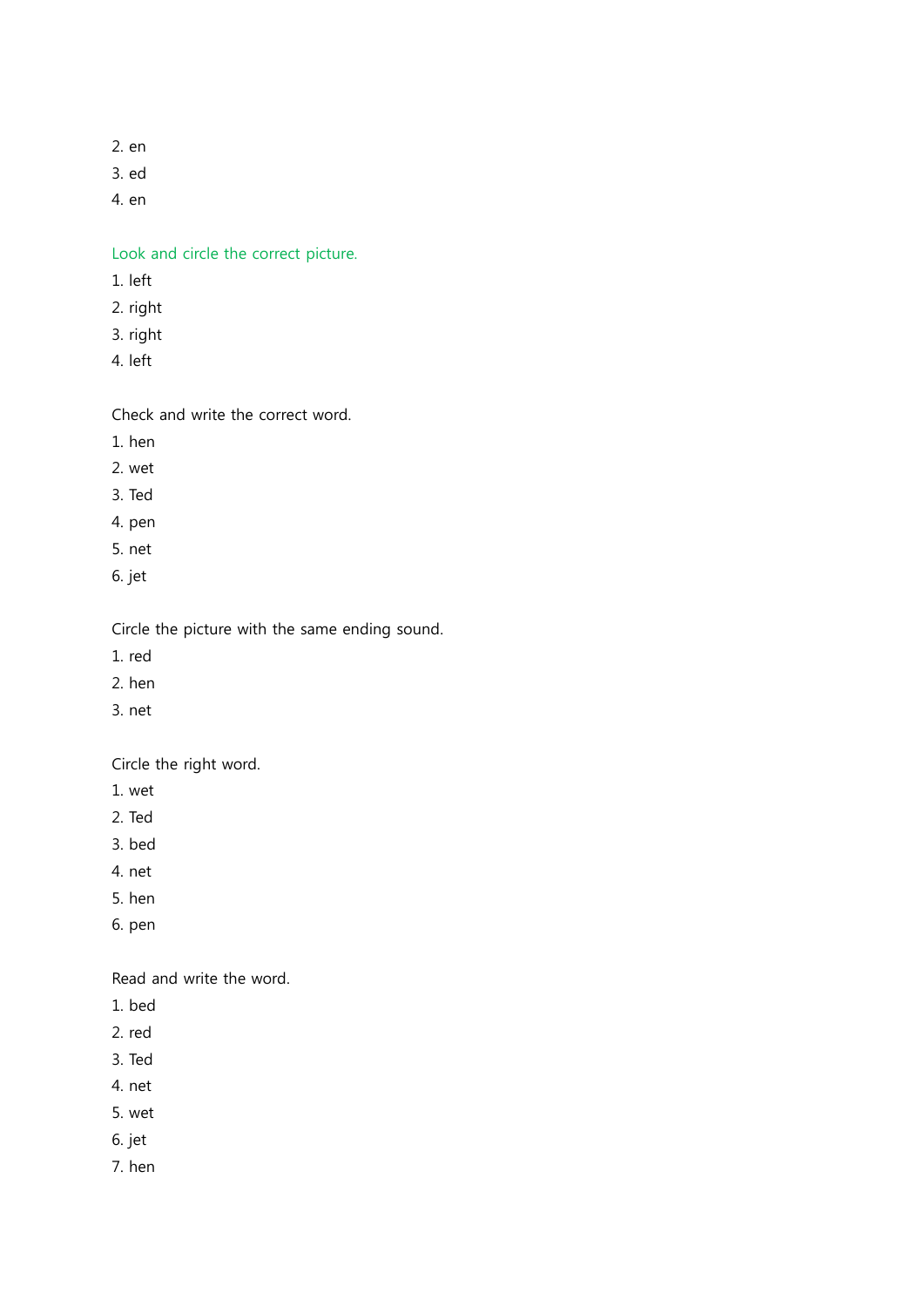8. ten

9. pen

### Unit 6

Look and circle the correct ending sound.

- 1. og
- 2. ox
- 3. op
- 4. ot

Look and circle the correct picture.

- 1. right
- 2. right
- 3. left
- 4. left

Check and write the correct word.

- 1. hop
- 2. jog
- 3. hot
- 4. log
- 5. mop
- 6. fox

Circle the picture with the same ending sound.

- 1. log
- 2. pot
- 3. mop

Circle the right word.

- 1. mop
- 2. pot
- 3. fox
- 4. box
- 5. fog
- 6. log

Read and write the word.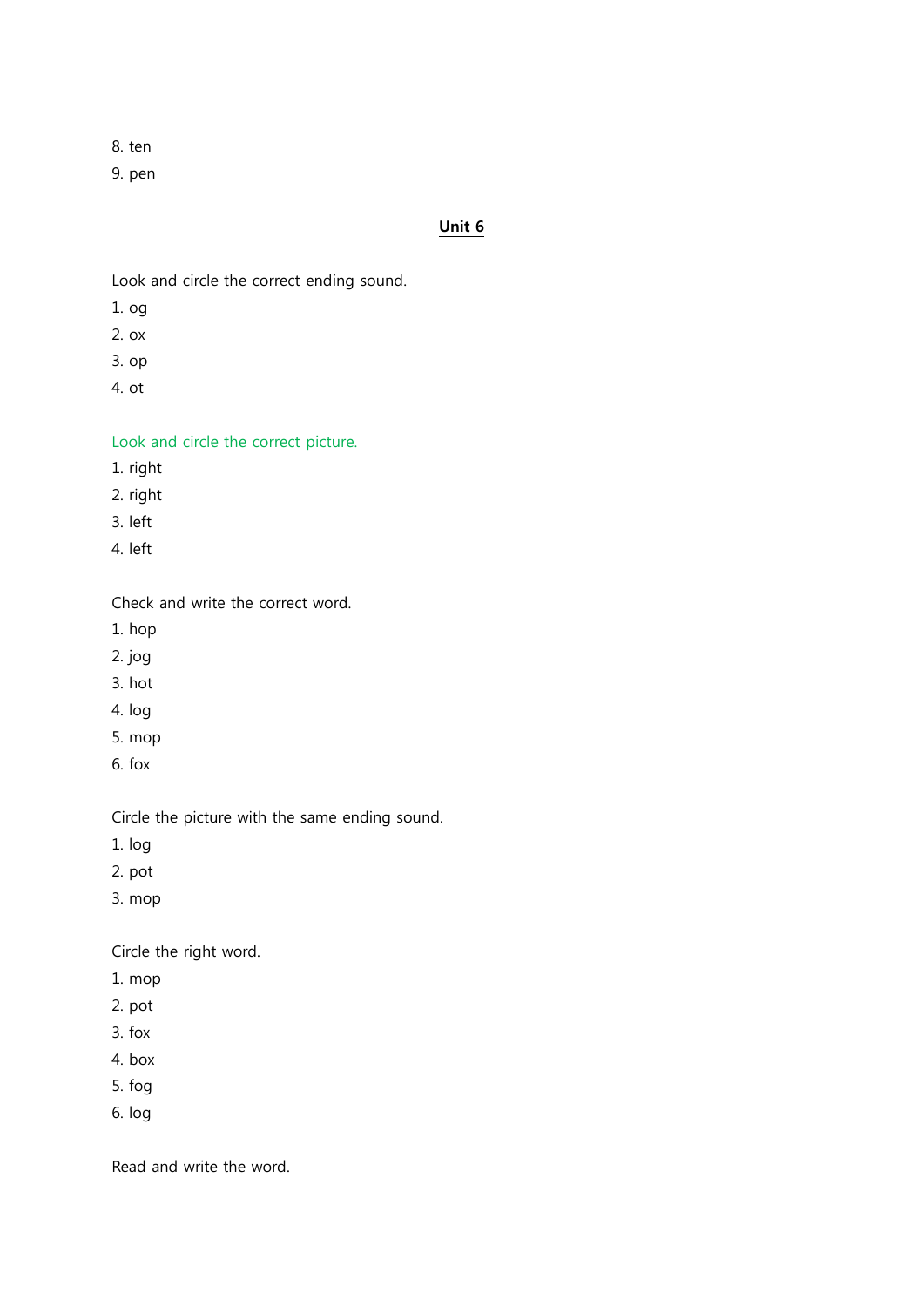- 1. log
- 2. jog
- 3. fog
- 4. hop
- 5. mop
- 6. hot
- 7. pot
- 8. box
- 9. fox

#### Review 3 Units 5-6

Match the picture and ending sound.

- 1. fox
- 2. ten
- 3. bed
- 4. pot

Unscramble the word.

- 1. pen
- 2. jet
- 3. fog
- 4. hop

Look and circle the correct ending sound. Then write.

- 1. og log
- 2. en hen
- 3. op mop
- 4. en ten
- 5. et wet
- 6. ot hot
- 7. ox box
- 8. ed red

Circle the correct word.

- 1. pot
- 2. net
- 3. jet
- 4. jog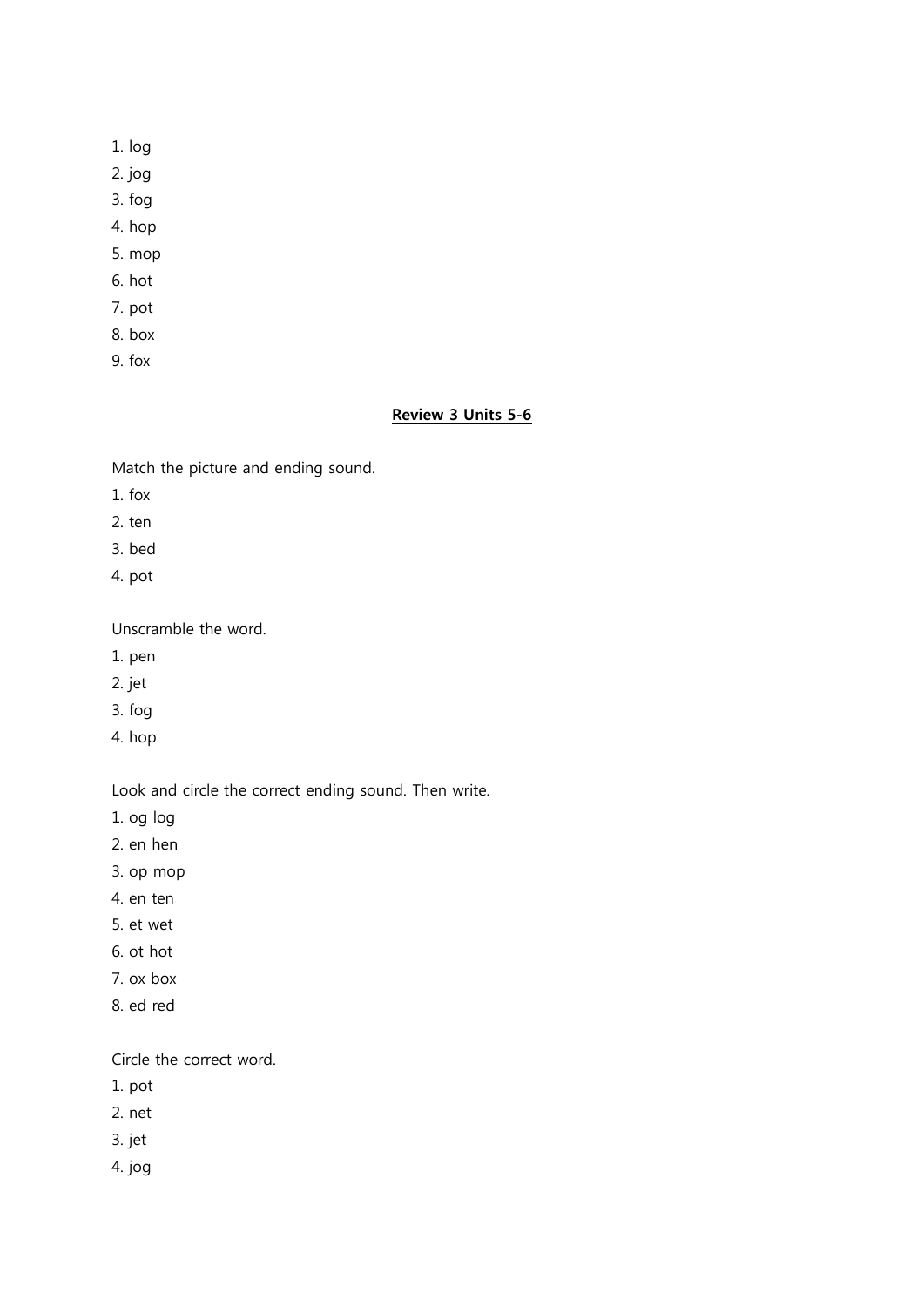5. pen

6. bed

Write the word.

- 1. ten
- 2. Ted
- 3. jet
- 4. red
- 5. hop
- 6. fog
- 7. fox
- 8. hot

### Unit 7

Look and circle the correct ending sound.

- 1. un
- 2. ut
- 3. ud
- 4. un

Look and circle the correct picture.

- 1. left
- 2. left
- 3. right
- 4. right

Check and write the correct word.

- 1. sun
- 2. cut
- 3. bud
- 4. run
- 5. hut
- 6. mud

Circle the picture with the same ending sound.

- 1. bun
- 2. nut
- 3. mud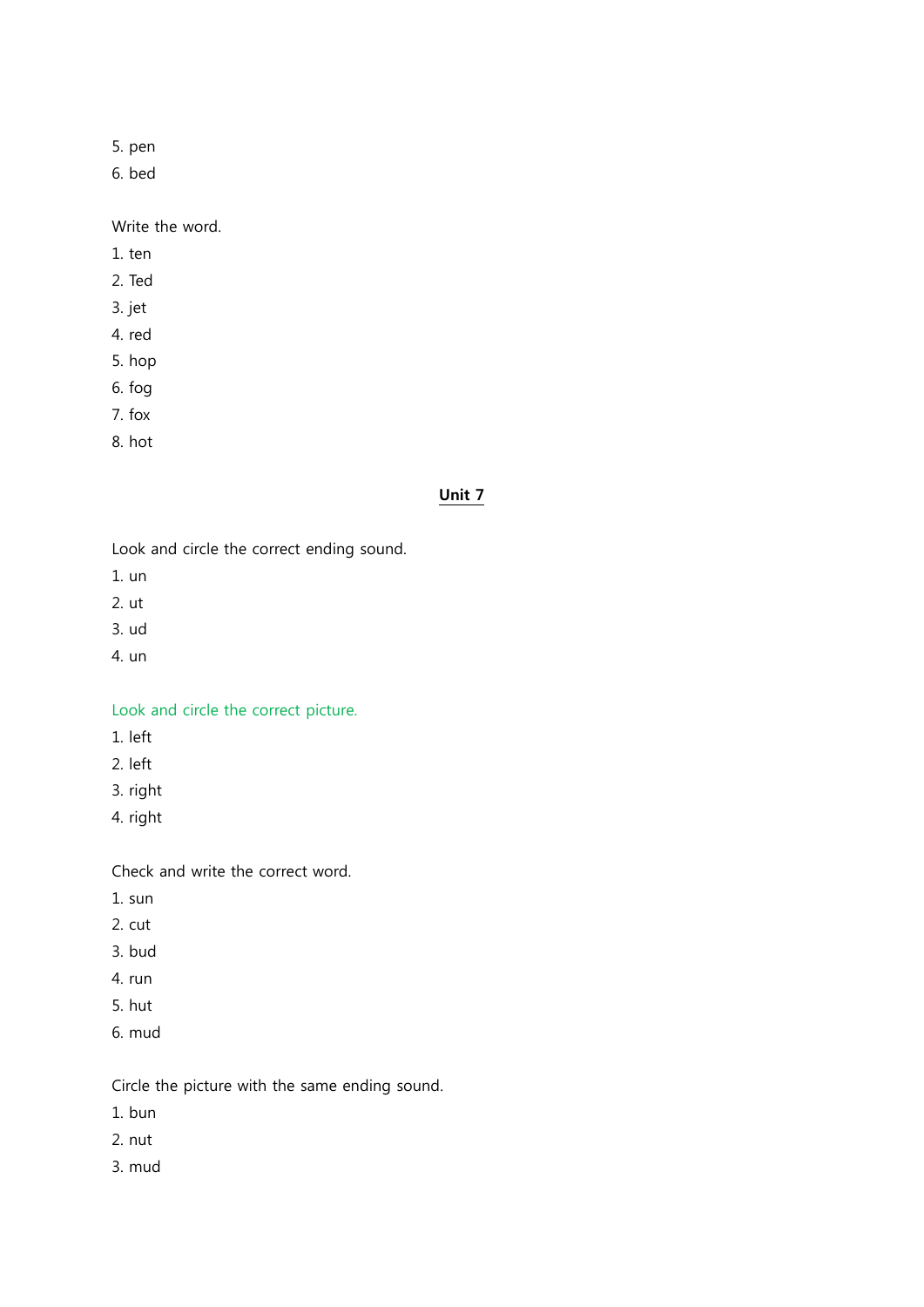Circle the right word.

- 1. run
- 2. cut
- 3. bud
- 4. nut
- 5. bun
- 6. hut

Read and write the word.

- 1. sun
- 2. bun
- 3. run
- 4. cut
- 5. nut
- 6. hut
- 7. bud
- 8. mud

## Unit 8

Look and circle the correct ending sound.

- 1. ub
- 2. ug
- 3. um
- 4. ub

Look and circle the correct picture.

- 1. right
- 2. left
- 3. right
- 4. left

Check and write the correct word.

- 1. cub
- 2. bug
- 3. gum
- 4. tub
- 5. hug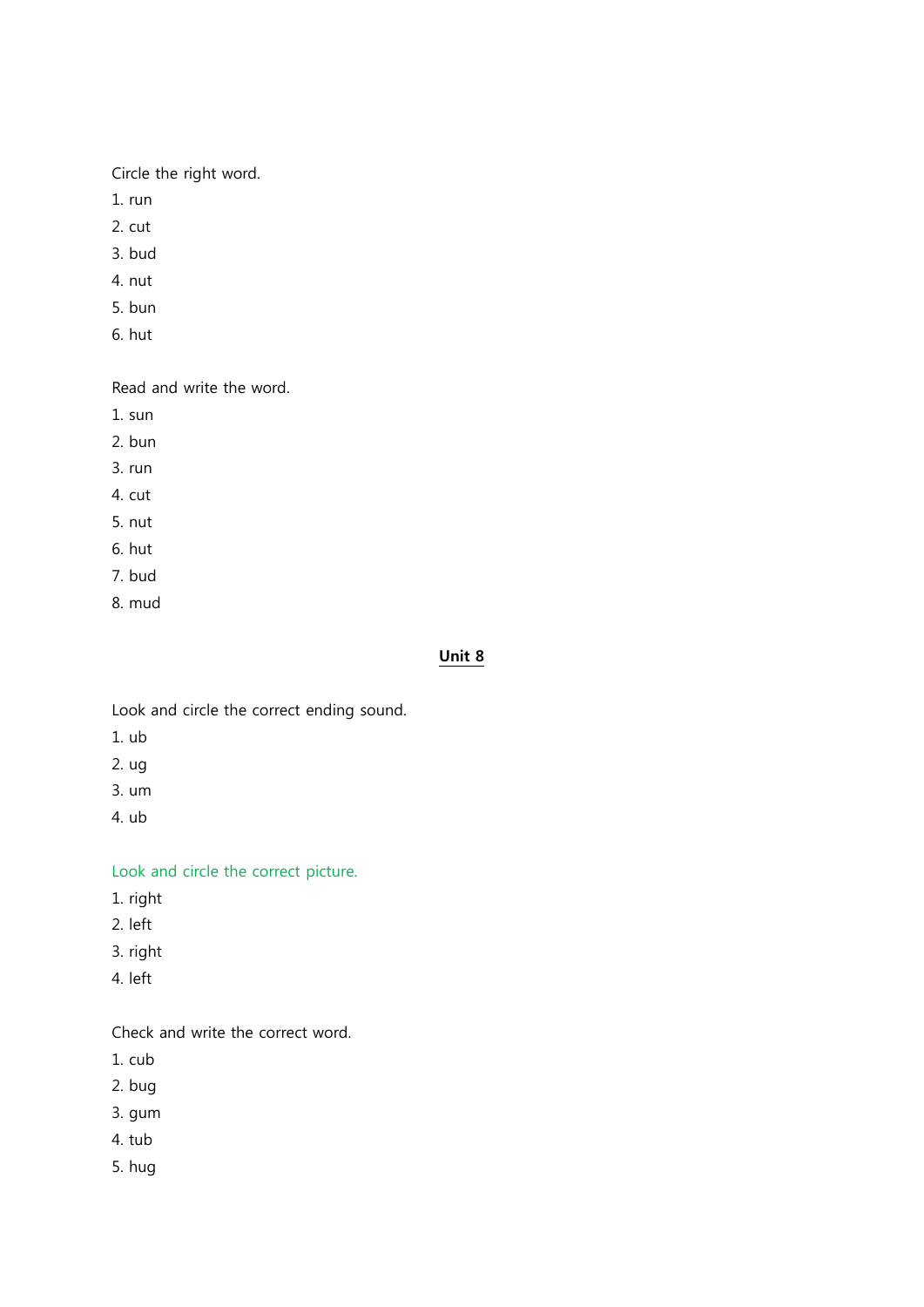6. hum

Circle the picture with the same ending sound.

- 1. tub
- 2. hug
- 3. gum

Circle the right word.

- 1. sub
- 2. mug
- 3. hum
- 4. bug
- 5. gum
- 6. hug

Read and write the word.

- 1. tub
- 2. cub
- 3. sub
- 4. bug
- 5. hug
- 6. mug
- 7. gum
- 8. hum

## Review 4 Units 7-8

Match the picture and ending sound.

- 1. cub
- 2. bud
- 3. bun
- 4. bug

Unscramble the word.

- 1. gum
- 2. nut
- 3. sub
- 4. run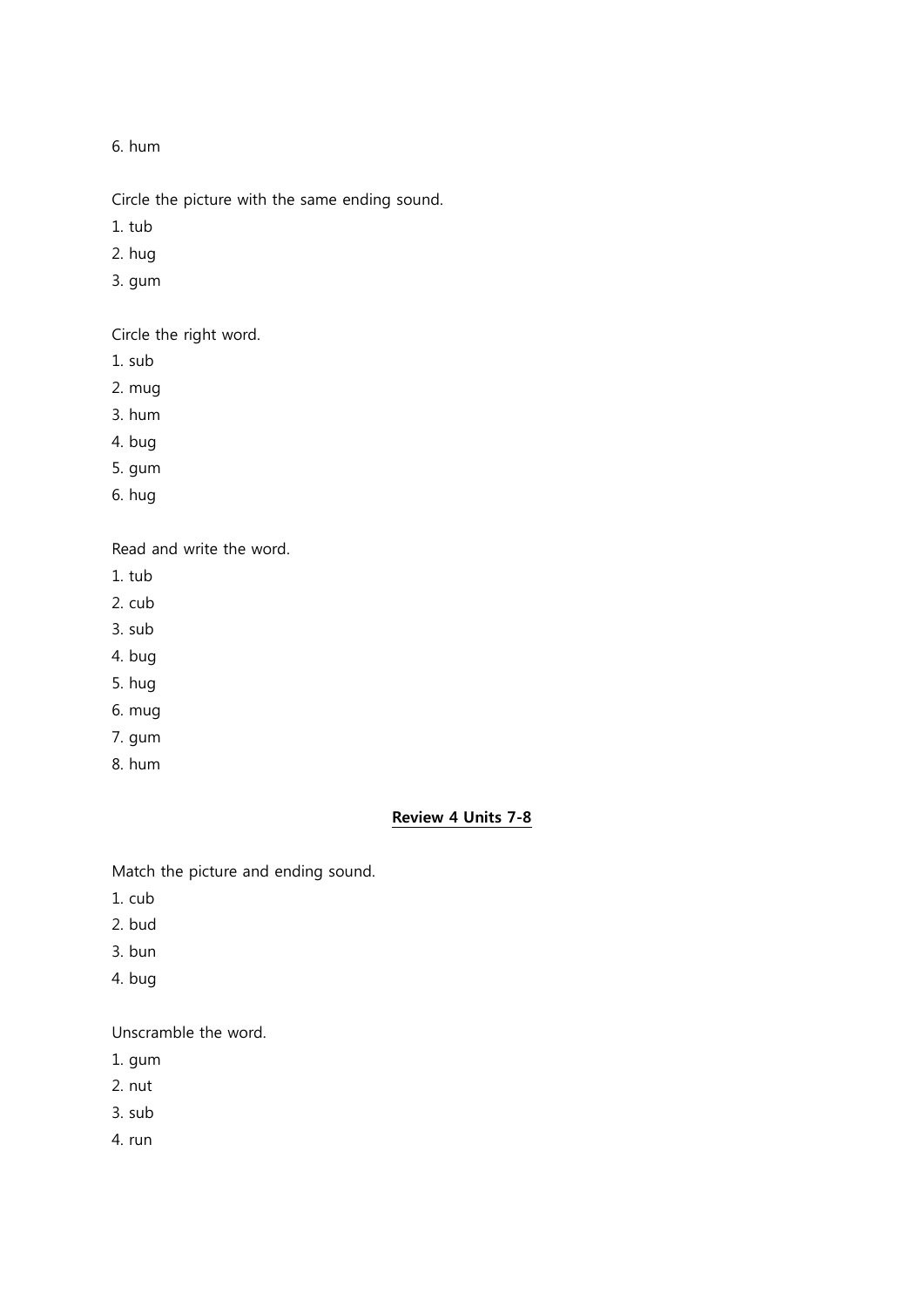Look and circle the correct ending sound. Then write.

- 1. ug hug
- 2. um hum
- 3. ud mud
- 4. un run
- 5. ub tub
- 6. un sun
- 7. ub cub
- 8. ut hut

Circle the correct word.

- 1. mug
- 2. cut
- 3. sub
- 4. bun
- 5. bud
- 6. gum

Write the word.

- 1. bud
- 2. hut
- 3. bun
- 4. hug
- 5. mud
- 6. bug
- 7. tub
- 8. hum

### Final Review (Workbook)

Match the picture to the correct ending letters.

- 1. pen en hen
- 2. hug ug mug
- 3. rip ip hip
- 4. pot ot hot
- 5. bat at cat

Circle the ending letters and write the word.

1. am jam